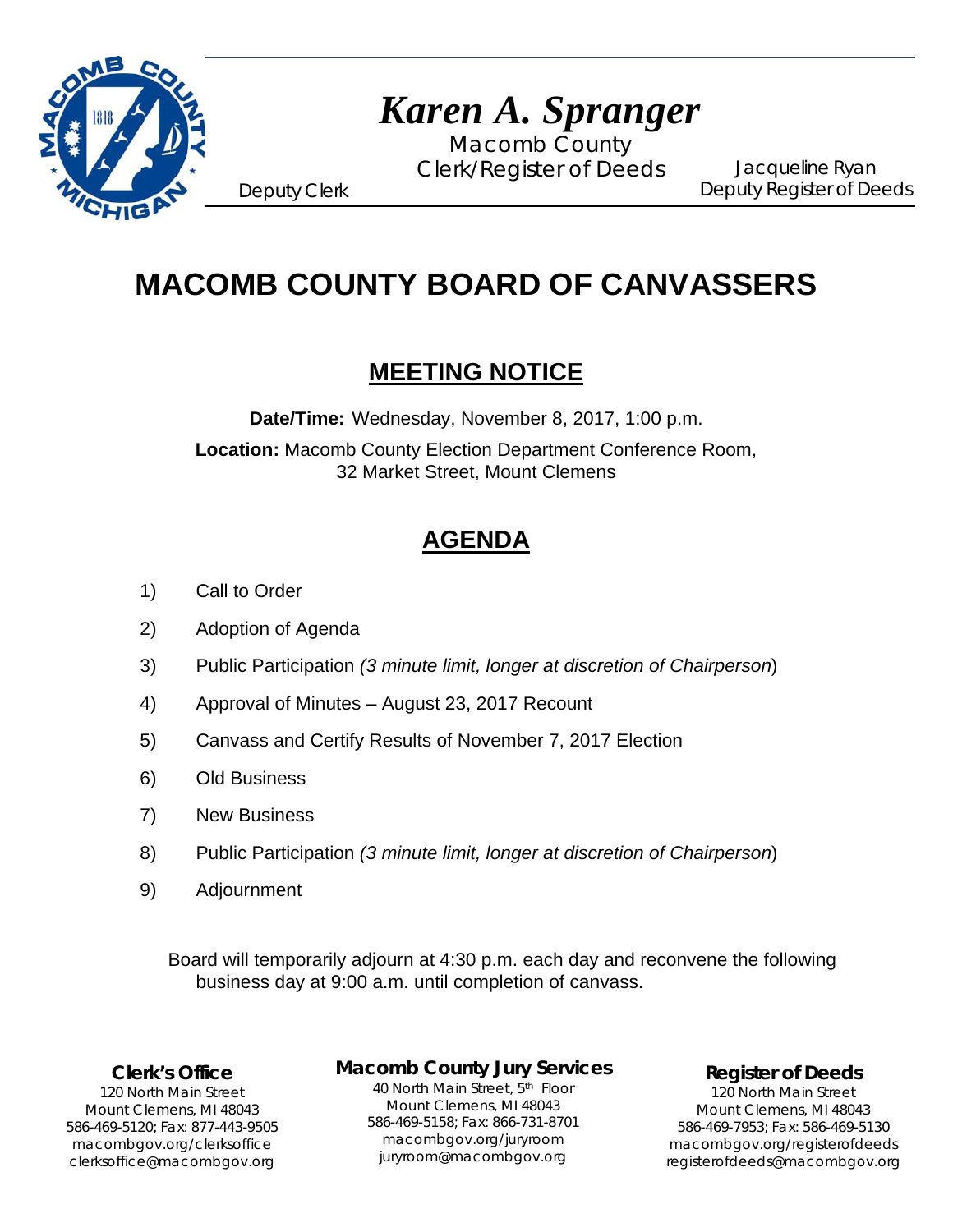# **MACOMB COUNTY BOARD OF CANVASSERS AUGUST 23, 2017 RECOUNT UNOFFICIAL MINUTES**

The Macomb County Board of Canvassers met on Wednesday, August 23, 2017 at the Center Line City Hall, 7070 Ten Mile Rd., Center Line, Michigan, to conduct a partial recount of the votes cast for the office of Center Line City Council, which appeared on the ballot at the City Primary Election, Tuesday, August 8, 2017.

The following Board members were present:

 Joanne Paraventi – Chair Sarah Stovall – Vice Chair Janice Nearon – Canvasser

Michelle DeBeaussaert – Canvasser (Excused)

 *Also Present: Roger Cardamone – Chief Election Clerk Michael Grix – Election Department Frank Krycia – Assistant Corporation Counsel* 

#### **Call to Order**

Joanne Paraventi called the meeting to order at 9:00 a.m.

#### **Adoption of Agenda**

A motion was made by Janice Nearon and seconded by Sarah Stovall to adopt the agenda. The motion carried.

#### **Approval of Minutes (August 8, 2017 Primary Election Canvass)**

A motion was made by Sarah Stovall and seconded by Janice Nearon to approve the minutes. The motion carried.

#### **Public Participation**

Mary Ann Zielinski (8362 Sunburst, Center Line, MI 48015) spoke.

#### **Recount of Votes Cast**

Roger Cardamone explained the recount procedures.

City/Twp Precinct Old Seal New Seal Recountable<br>
Senter Line 5 43732 13677 Yes Center Line 1 5 43732 13677 Yes Center Line 1 AV 43698 13676 Yes<br>
Center Line 2 AV 43698 13676 Yes Center Line | 2 AV | 43698 | 13676 Center Line 3 AV | 43698 | 13676 | Yes Center Line | 4 AV | 43698 | 13676 | Yes Center Line | 5 AV | 43698 | 13676 | Yes

The following precincts were recounted:

At the completion of the recount, Roger Cardamone read the results.

For the office of Center Line City Council (Precinct 5 and Precincts 1 AV, 2 AV, 3 AV, 4 AV and 5 AV):

Dewan – Original total: 23; Recount total: 23 Hafner – Original total: 137; Recount total: 138 Harenski – Original total: 128; Recount total: 128 Lapham – Original total: 170; Recount total: 171

Moeller – Original total: 142; Recount total: 142

Zielinski – Original total: 146; Recount total: 146

## **Motion to accept Recount Statements of Votes**

A motion to accept the recounted results was made by Janice Nearon and seconded by Sarah Stovall.